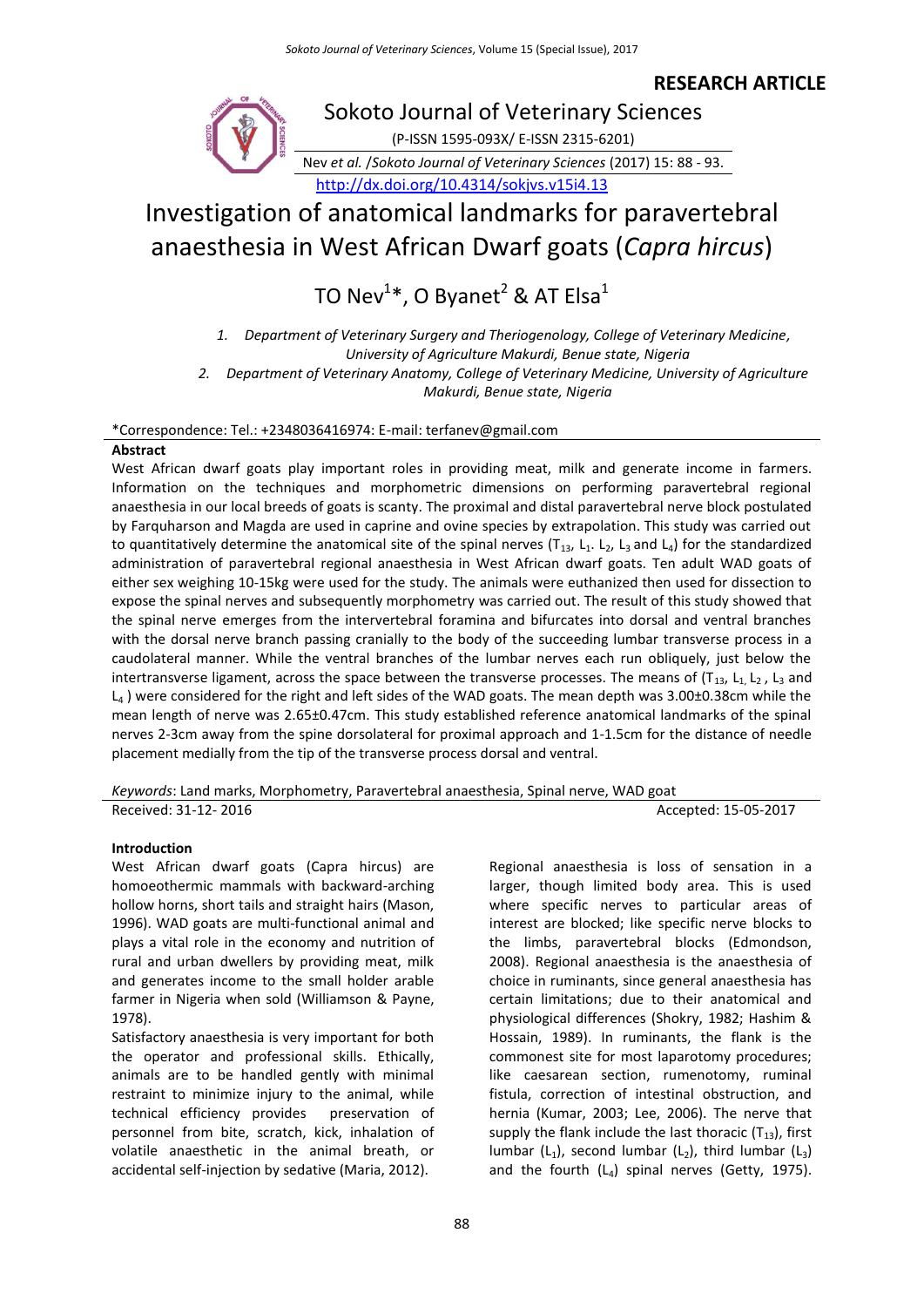These nerves are anaesthetized during regional anaesthesia (Lee, 2006). In caprine,  $T_{13}$ ,  $L_1$  and  $L_2$ spinal nerves are necessary to be blocked for any operation in the flank region (Hall & Clarke, 1989). Local anaesthetic agents are injected as they emerge from the intervertebral foramina for proximal paravertebral nerve block (Lee, 2006) and at distal free ends of the lumbar transverse process for distal paravertebral nerve block (Kumar, 2003).

The paravertebral nerve block results in effective analgesia in all the muscle layers of the abdominal wall. Conversely, tissue infiltration in inverted Lblock in fat animals is said not to produce analgesia of all muscle layers including peritoneum (Sloss & Dufty, 1977). The paravertebral analgesia in goat is not always successful and unreliable in conventional techniques because of variations in the course of dorsal and ventral branches of lumbar spinal nerves (Roe, 1986). However, paravertebral anaesthesia can easily be carried out with the knowledge of topographic anatomy of the courses of the  $T_{13}$ ,  $L_1$ ,  $L_2$  and  $L_3$  nerves (Shokry, 1982; Lee, 2006).

#### **Materials and Methods**

#### *Study animals*

A total of 10 West African Dwarf Goats aged 2-3 years with an average weight of 13.3kg were used for the study. They were obtained from local farmers in Makurdi. They were aged according to the method described by Wosu (2002) for



**Plate I**: Showing gross appearance of dorsal spinal nerve branches T13 - L4 on the right and left sides of WAD.

The dorsal spinal nerve emerges from the intervertebral foramina and passes cranially to the body of the transverse process of the succeeding lumbar transverse process in a caudolateral manner

ruminants. The animals were housed at the Veterinary Teaching Hospital University of Agriculture, Makurdi and fed with cassava peels and grass. Water was provided *ad libitum.*

# *Dissection*

The animals were weighed using weighing balance before euthanasia. The abdomen of each animal was surgically opened through the linea alba, and the viscera harvested. A caudal segment cut through transverse plane containing  $T_{13}$  to  $L_4$  was preserved in 10% formalin for 24-36 hours to allow for a good fixation, before identification of the nerves.

Both dorsal and ventral spinal nerve branches were made distinct by gentle separation of the surrounding tissue using forceps, scalpel blade and scissors. The location of  $(T_{13})$ ,  $(L_1)$ ,  $(L_2)$ ,  $(L_3)$  and  $(L_4)$ spinal nerves were identified and measured in centimeter using a measuring ruler (Plate I and II). The landmarks used for measuring the variables included;

- 1. Depth: Distance from the tip of the spinous process to the point of emergence of the nerve from the intervertebral foramina.
- 2. Length: This is the distance from the emergence of the nerve at the intervertebral foramina to a point where it bifurcates.
	- 3. Crossing of the nerve over the dorsal aspect of the transverse process.
	- 4. Crossing of the nerve at the ventral aspect of the transverse process.
	- 5. 5. Lateral Distance: Distance from crossing of the nerve over the middle of transverse process to the edge of the transverse process.

#### *Data analysis*

Data generated on quantitative study was tabulated and presented as Mean ± SD. Students-*t*- test was used to test the mean difference between the left and right sides of the vertebrae. Graph Pad prism software version 5.0 was used for the data analysis.  $P \le 0.05$  was considered statistically significant.

#### **Results**

#### *Morphometric findings*

The dimensions of the right and left sides of  $T_{13}$  and  $L_1$  were presented in Table 1. The mean depth in both right and left sides of  $T_{13}$  were 3.08  $\pm$  0.37 cm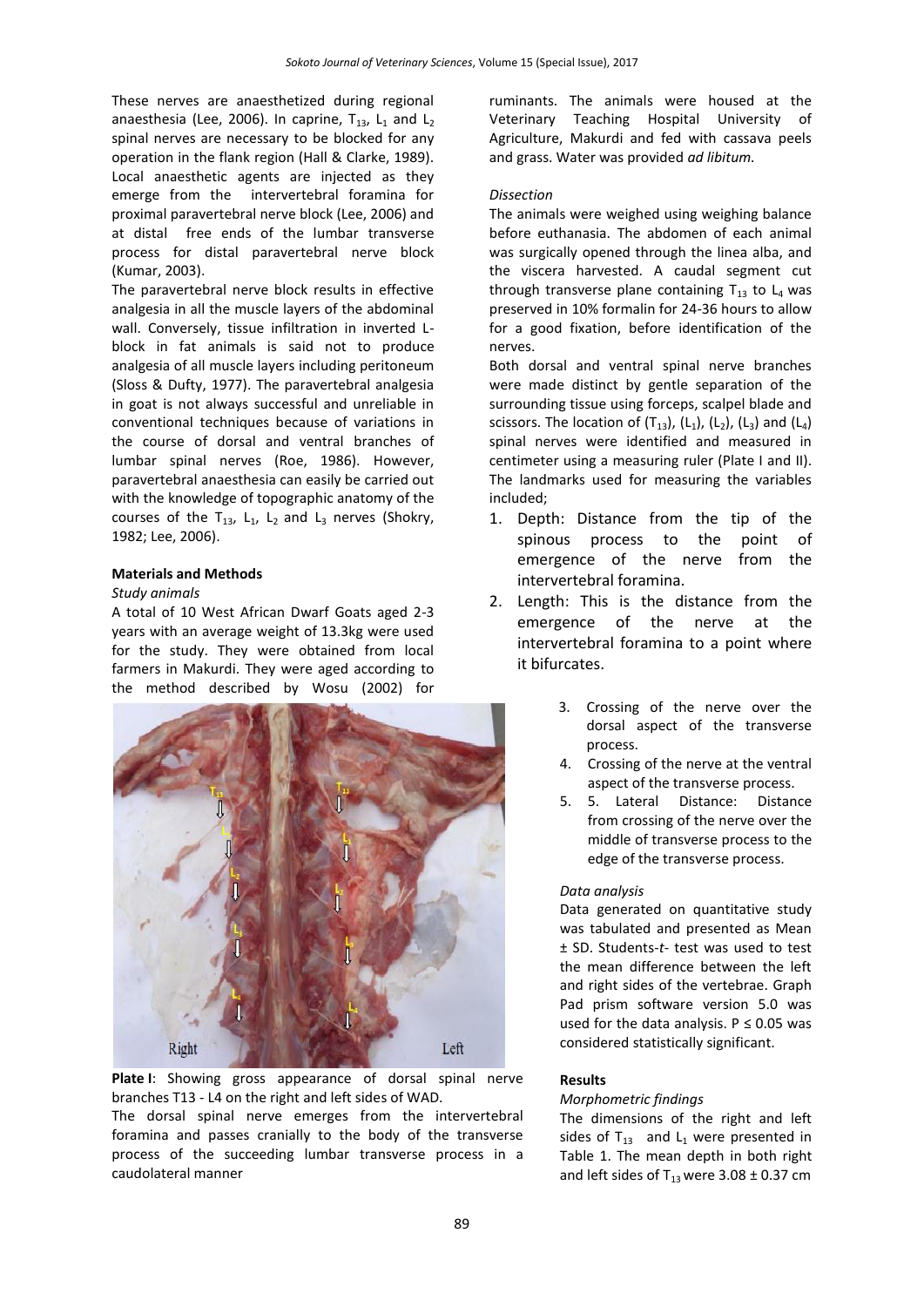and 3.00 ± 0.38cm, respectively. However, the mean depth of both sides did not differ significantly ( $P > 0.05$ ). The mean length on the left side of the vertebra was 2.83  $\pm$  0.65 cm and 2.83  $\pm$ 0.57 cm for the right side. The values obtained for the left and right was the same,  $(P > 0.05)$ . The mean dorsal crossing on the right side was  $2.61 \pm$ 0.35 cm though, lower compared to that obtained on the left  $2.69 \pm 0.45$  cm did not vary significantly  $(P > 0.05)$ . The mean of the ventral crossing on the left 2.87  $\pm$  0.18 cm that was slightly higher than the value obtained from the right  $2.81 \pm 0.18$  cm but did not vary significantly. The mean lateral distance on both sides (right and left) which were  $2.08 \pm 0.39$  cm and  $2.00 \pm 0.35$  cm respectively did not also vary significantly ( $P > 0.05$ ).

Comparison of the dimensions of the left and right sides of  $L_1$  vertebra as presented in Table 1 showed that the mean depth value on the left side of the vertebra 3.03  $\pm$  0.37cm, was slightly lower than the right side  $3.04 \pm 0.35$ cm, but showed no significant difference ( $P > 0.05$ ). The mean lengths of the nerve were  $2.90 \pm 0.46$ cm and  $2.83 \pm 0.41$ cm respectively for the left and right sides of the vertebra. The mean length on the left side though slightly higher than the one on the right side did not vary significantly ( $P > 0.05$ ). The mean value obtained for dorsal crossing of the nerve on the right side 2.48  $\pm$  0.29 cm which was the same mean value on the left side  $2.48 \pm 0.29$  cm but was not significant ( $P > 0.05$ ). The mean value for ventral crossing of the nerve for both right and left sides were  $2.91 \pm 0.47$  cm and  $2.93 \pm 0.38$  cm respectively with the left side showing a slightly



**Plate II**: Showing gross appearance of ventral spinal nerve branches T13 - L4 on the right and left side of the animal. The ventral branches of the lumbar nerves each run obliquely, just below the intertransverse ligament, across the space between the transverse processes

higher value, but did not vary significantly. (P > 0.05). The mean values for the lateral distances on sides, right  $1.68 \pm 0.26$  cm and left  $1.71 \pm 0.28$ showed no difference (P > 0.05).

Comparison of the dimensions of right and left sides of  $L_2$  and  $L_3$  vertebra of West African dwarf goats were presented in Table 2. The mean values for the depth on both right and left sides of  $L<sub>2</sub>$ vertebra were  $3.10 \pm 0.40$  cm and  $3.10 \pm 0.36$ cm respectively. However, no significance difference  $(P > 0.05)$  was observed in their comparison. The mean length for the right side of the vertebra was 2.71  $\pm$  0.44 cm while the left side was lower 2.65  $\pm$ 0.47 cm. However, there was no significant difference (P  $>$  0.05). The mean values obtained from dorsal crossing of the nerve on the left side was 2.51  $\pm$  0.42 cm did not vary significantly (P > 0.05) from that of the right side  $2.57 \pm 0.41$ cm. The ventral crossing had a mean value of  $2.99 \pm 0.34$ cm for the left side and  $3.01 \pm 0.36$  cm for the right. The value obtained on the right side was higher than that obtained for the left side though it was not significant ( $P > 0.05$ ). The right and left lateral distances had values  $1.71 \pm 0.23$  cm and  $1.70 \pm 0.24$  cm that were almost equal but did not differ significantly ( $P > 0.05$ ).

Comparison of the dimensions of the left and right sides of L3 in WAD goats is also presented in Table 2. The mean values for depths of both right and left sides of the vertebra were  $3.12 \pm 0.37$ cm and  $3.11 \pm 0.37$ cm respectively the difference between them was not significant (P  $>$  0.05). The mean value for length of L3 nerve on the left side was  $2.78 \pm 0.54$ cm but slightly lower than that on the

> right  $2.81 \pm 0.49$  cm though the difference was not significant (P > 0.05). The dorsal crossing on the right side had a mean value  $2.69 \pm 0.27$  cm while for the left side it was  $2.67 \pm 0.34$ cm. On the contrary, the mean value for the ventral crossing on the left side 3.08 ± 0.22cm was higher than the value obtained on the right side  $3.02 \pm$ 0.28cm. The lateral distances for the right  $1.66 \pm 0.22$  cm and left side  $1.63 \pm 1.63$ 0.22 cm did not differ significantly (P > 0.05).

> Comparison of the dimensions of the left and right sides of  $L_4$  vertebra in W AD was presented in Table 3. The mean values for depths of both right and left sides of the vertebra were  $3.00 \pm 0.39$ cm and  $3.0 \pm 0.42$  cm, respectively (P > 0.05). The mean value for length of  $L_4$ nerve were 2.75  $\pm$  0.53 cm for the left side and  $2.78 \pm 0.51$  cm for the right sides of the vertebra. The dorsal crossing of the nerve in the right side of the vertebra had a mean value of 2.70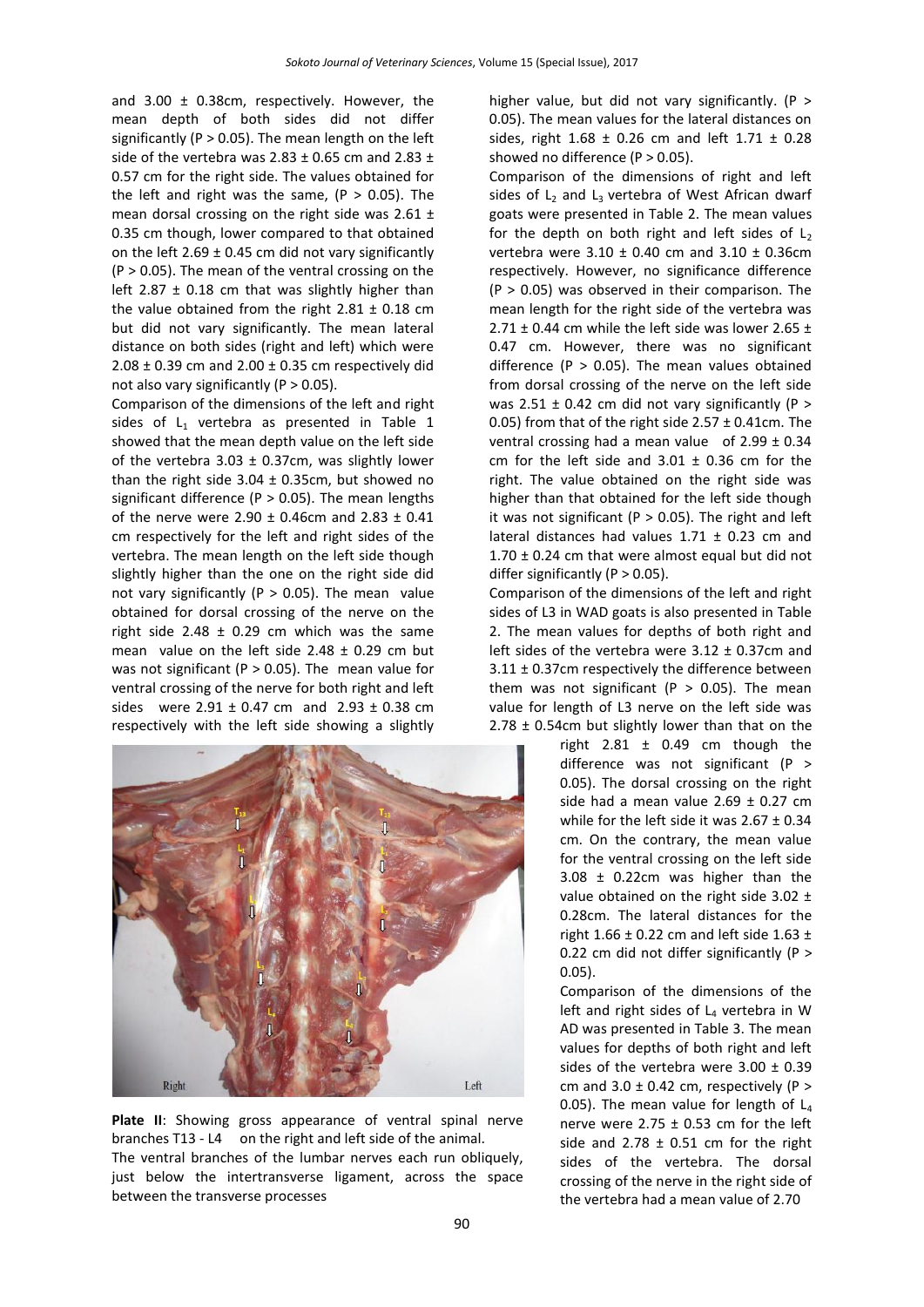| Nerve    | Parameter               | Right $(n=10)$  | Left ( $n=10$ ) | P-value |
|----------|-------------------------|-----------------|-----------------|---------|
|          |                         | Mean $±$ SD     | Mean $±$ SD     |         |
| $T_{13}$ | Depth                   | $3.08 \pm 0.37$ | $3.00 \pm 0.38$ | 0.6445  |
|          | Length                  | $2.83 \pm 0.57$ | $2.83 \pm 0.65$ | 1.0000  |
|          | Dorsal Crossing         | $2.61 \pm 0.35$ | $2.69 \pm 0.45$ | 0.6653  |
|          | <b>Ventral Crossing</b> | $2.81 \pm 0.18$ | $2.87 \pm 0.18$ | 0.4825  |
|          | Lateral Distance        | $2.08 \pm 0.39$ | $2.00 \pm 0.35$ | 0.6407  |
| $L_1$    | Depth                   | $3.04 \pm 0.35$ | $3.03 \pm 0.37$ | 0.9519  |
|          | Length                  | $2.83 \pm 0.41$ | $2.90 \pm 0.46$ | 0.7260  |
|          | <b>Dorsal Crossing</b>  | $2.48 \pm 0.29$ | $2.48 \pm 0.29$ | 1.0000  |
|          | <b>Ventral Crossing</b> | $2.91 \pm 0.47$ | $2.93 \pm 0.38$ | 0.9186  |
|          | Lateral Distance        | $1.68 \pm 0.26$ | $1.71 \pm 0.28$ | 0.8103  |

**Table 1**: Comparison of the dimensions of the left and right sides of  $T_{13}$  and  $L_1$  in West African dwarf goat. (cm)

 $(P > 0.05)$ 

Table 2: Comparison of the dimensions of the left and right sides of L<sub>2</sub> and L<sub>3</sub> in West African dwarf goats (cm)

| Nerve          | Parameter               | $Right(n=10)$   | Left ( $n=10$ ) | P-value |  |
|----------------|-------------------------|-----------------|-----------------|---------|--|
|                |                         | Mean $±$ SD     | Mean $±$ SD     |         |  |
|                | Depth                   | $3.10 \pm 0.40$ | $3.10 \pm 0.36$ | 1.0000  |  |
|                | Length                  | $2.71 \pm 0.44$ | $2.65 \pm 0.47$ | 0.7746  |  |
| L <sub>2</sub> | Dorsal Crossing         | $2.57 \pm 0.41$ | $2.51 \pm 0.42$ | 0.7514  |  |
|                | <b>Ventral Crossing</b> | $3.01 \pm 0.36$ | $2.99 \pm 0.34$ | 0.9005  |  |
|                | Lateral Distance        | $1.71 \pm 0.23$ | $1.70 \pm 0.24$ | 0.9265  |  |
|                | Depth                   | $3.12 \pm 0.37$ | $3.11 \pm 0.37$ | 0.9529  |  |
|                | Length                  | $2.81 \pm 0.49$ | $2.78 \pm 0.54$ | 0.8983  |  |
| $L_3$          | Dorsal Crossing         | $2.67 \pm 0.34$ | $2.69 \pm 0.27$ | 0.8869  |  |
|                | <b>Ventral Crossing</b> | $3.02 \pm 0.28$ | $3.08 \pm 0.22$ | 0.6024  |  |
|                | Lateral Distance        | $1.66 \pm 0.22$ | $1.63 \pm 0.22$ | 0.7682  |  |

 $(P > 0.05)$ 

Table 3: Comparison of the dimensions of the left and right sides of L<sub>4</sub> vertebra in West African Dwarf goat (cm)

| $\sqrt{2}$              |                 |                 |         |
|-------------------------|-----------------|-----------------|---------|
| Parameter               | $Right(n=10)$   | Left $(n=10)$   | P-value |
|                         | Mean $±$ SD     | Mean $\pm$ SD   |         |
| Depth                   | $3.01 \pm 0.39$ | $3.00 \pm 0.42$ | 0.9570  |
| Length                  | $2.78 \pm 0.51$ | $2.75 \pm 0.53$ | 0.8999  |
| Dorsal Crossing         | $2.70 \pm 0.33$ | $2.67 \pm 0.33$ | 0.8420  |
| <b>Ventral Crossing</b> | $3.19 \pm 0.44$ | $3.13 \pm 0.45$ | 0.7685  |
| Lateral Distance        | $1.70 \pm 0.06$ | $1.72 \pm 0.08$ | 0.8528  |

 $(P > 0.05)$ 

 $\pm$  0.33 cm while the left side was 2.67  $\pm$  0.33 cm. The ventral crossing of the  $L_4$  nerve had a mean of  $3.19 \pm 0.44$  cm and  $3.13 \pm 0.45$  cm for the right and left sides respectively. The lateral distance had a mean value of  $1.70 \pm 0.06$  cm for the right side of the vertebra and  $1.72 \pm 0.08$  cm for the left side. In all these parameters examined, there were not statistically significant differences. (P > 0.05).

# **Discussion**

Satisfactory anaesthesia is said to be important for the operator and the animal; structurally, it has been reported that the paired spinal nerves are attached to the spinal cord at their respective segments by dorsal and ventral roots. Furthermore, each spinal nerve is formed by the union of these roots at the level of the intervertebral foramina through which they leave

the vertebral canal in the dog (Everett, 1972). In this study, the spinal nerves  $(T_{13} - L_4)$  were numbered according to the corresponding vertebral segment with which each is associated. These spinal nerves emerged through the intervertebral foramen immediately caudal to the vertebra of the same number (For example,  $T_{13}$ ) emerged caudal to the  $13<sup>th</sup>$  thoracic vertebra. This pattern was observed throughout the lumbar  $(L_1 L_4$ ) region. The reason for these spinal nerves (T<sub>13</sub> - $L_4$ ) emerging caudal to their corresponding vertebra was presented by Everett (1972). The overall mean depth value obtained for both the right and left sides of spinal nerves  $(T_{13})$  was 3cm. This depth was observed as a distance from the tip of the spinal process of thoracic  $T_{13}$  down to

the point of emergence of the dorsal nerve at the intervertebral foramen. This may suggest that the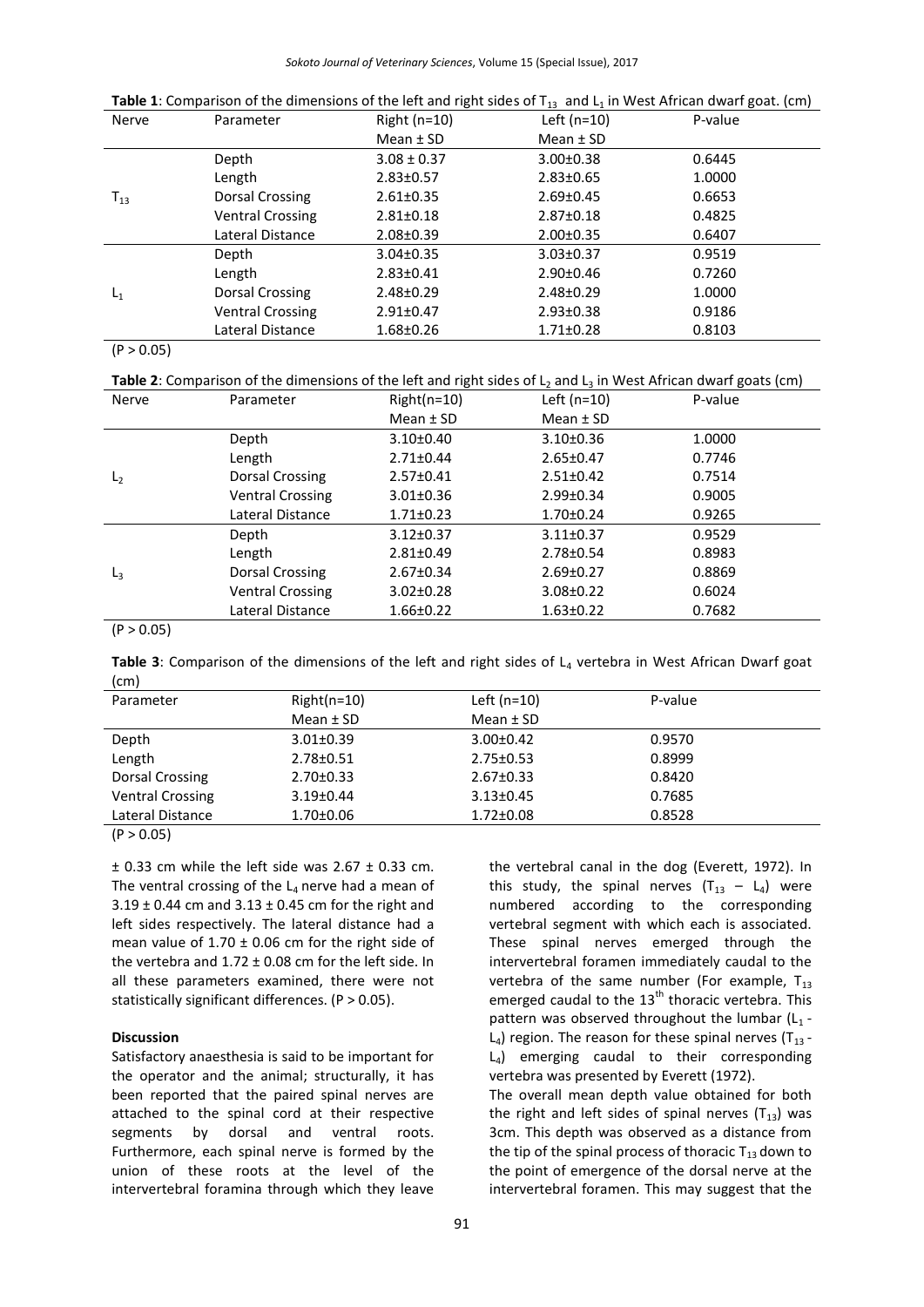skin, muscles thickness, and connective tissues within these areas (from  $T_{13}$  – L<sub>4</sub>) have no appreciable difference, both on the left and right sides of the vertebrae. Similar study was conducted by Hindson & Winter (2002) in goat, where they documented a 4 - 5 cm range as the depth for needle insertion for infiltration of anaesthesia on the spinal nerves. The dimensional differences observed in this work compared with Hindson & Winter (2002), may be due to breed and age differences.

The length of the nerve determines how far a needle can be walked off the midline to dorsolateral in order to infiltrate anaesthetic agent in proximal approach. This study showed that the length of the right and left sides of the vertebrae were similar to the length of  $T_{13}$ -L<sub>4</sub> nerves, but shorter than the report of Sikder *et al*. (2010), in black Bengal does, documented the length of  $T_{13}$ spinal nerve to be  $3.4 \pm 0.20$ cm. The authors also showed the length of  $L_1$  spinal nerve located at the craniolateral angle of  $L_2$  transverse process to be  $3.5 \pm 0.17$  cm, while lateral to the dorsal mid line L<sub>2</sub> spinal nerve was  $3.7 \pm 0.14$  cm. A higher value of 5 to 6 cm for the length of spinal nerve lateral to the midline in cattle has been reported (Venugopalan, 2000; Hall & Clark 1989). These dimensions determine the depth of infiltration of local anaesthetic at the perineural area during proximal paravertebral anaesthesia. The difference in the dimensions observed in the black Bengal does and cattle by (Venugopalan, 2000; Hall & Clark 1989) may be due to species variation and age of the animals.

The dorsal crossing of the nerve as described by Edwards (2001), is the distance after its bifurcation to the point of crossing over the transverse process of the vertebral bone. The dorsal crossings of the  $L_1$  and  $L_2$  spinal nerves for WAD goats were higher than the report in black Bengal doe for the same parameters (Sikder *et al*., 2010). Similarly, the distance observed in ventral crossing of these spinal nerves,  $(T_{13}, L_1, L_2, L_3$  and  $L_4$ ) was lower than those of the dorsal crossing. Everett (1972) had earlier documented that the ventral length is longer than the dorsal, and serve as the intercostal nerves in addition to formation of the lumbosacral plexus. The short division (dorsal branch) innervates the expaxial region.

Spinal nerves run obliquely, deviating in an increasing caudal direction (Dyce *et al*., 1987). The  $T_{13}$  ventral branch of the nerve passed below the tip of the first lumbar transverse process, while  $L_1$ ventral branch run below the tip of the second lumbar transverse process of  $L_2$ ,  $L_3$  run below the tip of the transverse process of  $L_4$  and  $L_4$  below the tip of the transverse process of L<sub>5</sub> (Dyce *et al.*, 1987). These findings agrees with that of Narong *et al.* (2003) in water Buffalo which reported that the ventral branches of  $T_{13}$ ,  $L_1$ ,  $L_2$  and  $L_3$  spinal nerves crossed obliquely on the ventral surface of the succeeding lumbar transverse processes, respectively. Also, Edwards (2001) reported that the ventral branches of the lumbar nerves run obliquely, just below the intertransverse ligament across the space between the transverse process. In a similar view, Cakala (1961) showed that the ventral branches of the  $4^{th}$ ,  $5^{th}$ , and  $6^{th}$  lumbar spinal nerves all lie caudal along the body of the vertebrae to the dorsolateral wall of the pelvic cavity. In addition the author stated that these nerves lie about 3.5 - 4.5cm from the dorsal midline. The mean of 3.5 - 4.5 cm reported by Cakala (1961), was higher than the 2cm in WAD goats obtained in this study. The difference in dimension was not surprising considering the large size of Buffalo to the small size of WAD goats.

The distance between the end of the transverse process of the lumbar bones and where the spinal nerve crosses on the same transverse process is useful for distal paravertebral nerve block on both the dorsal and ventral aspect of the transverse process. In this study, the mean length of this parameter ranged between 1.66cm to 2.08 cm for the right and 1.63cm to 2.00 cm for the left, though not significant ( $P < 0.05$ ). In cattle Weaver *et al.* (2005) showed that 3cm depth of infiltration can achieve anaesthesia for  $T_{13}$  L<sub>1</sub> L<sub>2</sub> and L4.Khursheed (2013) documented the depth on the lateral aspect of the transverse process in cattle to be 3cm dorsal to the tip of the transverse process. These values were higher than those we obtained in this study possibly because of the difference in the size of animal and tropical weather condition in Nigeria.

In conclusion, this study was able to establish reference anatomical landmarks of the spinal nerves 2-3 cm dorsolateral for proximal nerve block and 1-1.5cm from the tip of the transverse process, needle should be directed medially for distal paravertebral nerve block.